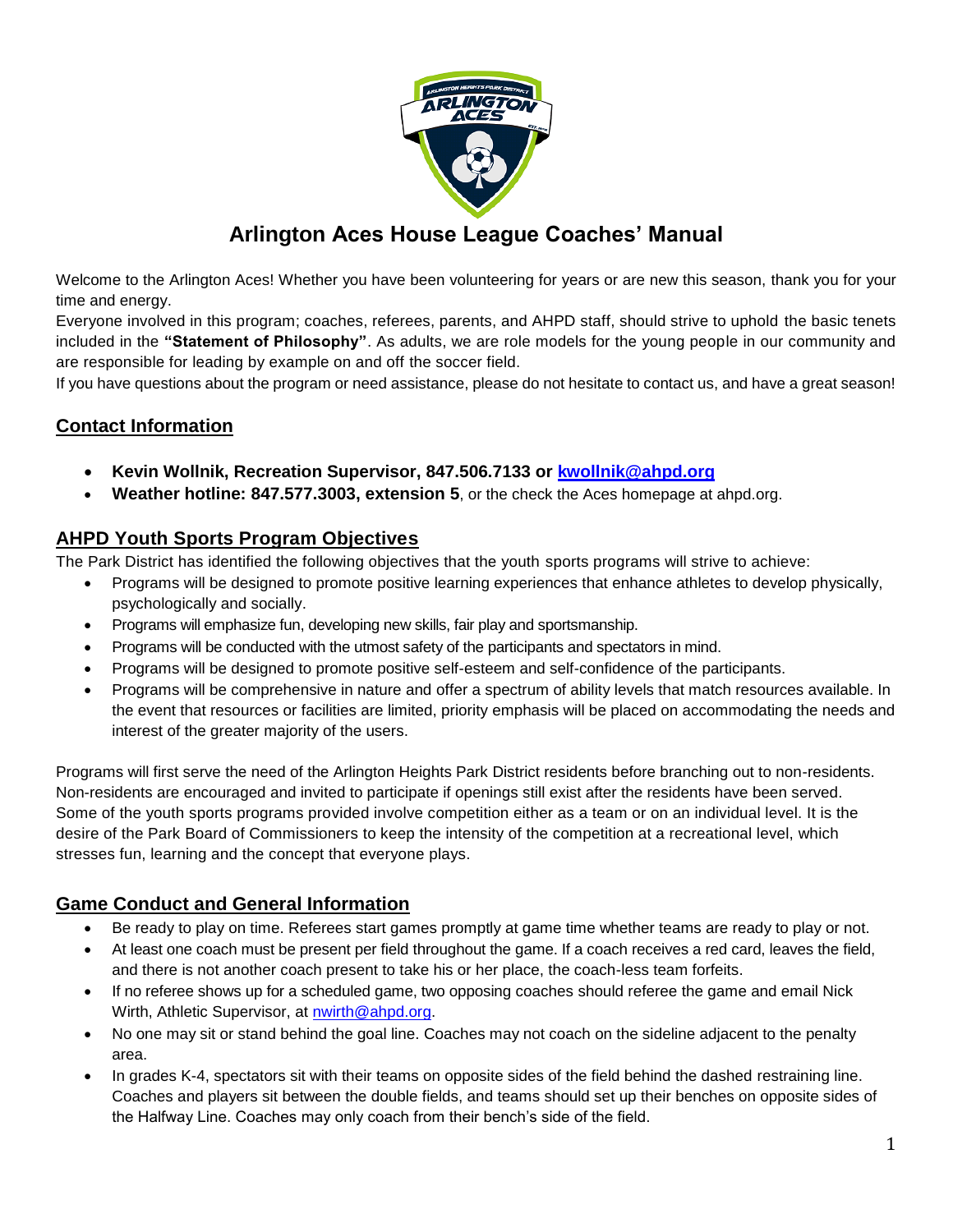- In grades 5/6 and 7/8, players and coaches sit on one side of the field and parents and spectators sit on the opposite side of the field, opposite their team bench. Players, coaches, and spectators must remain a minimum of five yards from the center line and ten feet from the side line.
- Both teams should line up and bump elbows at the conclusion of the game. Any acts of unsporting conduct at this time will be dealt with harshly by the AHPD. This applies to players, coaches, and spectators.
- Game will be conducted under USSF and AASC rules.
- No coach, player, or spectator may enter the field of play during the game without the permission of the referee: the penalty is a yellow card. If a player is injured, the referee will whistle a suspension of play when appropriate and wave the injured player's coach onto the field.
- In all divisions, when an injury leads to a stoppage in play and a coach tends to a player on the field, the injured player must come off the field. If a referee checks an injured player and feels he or she may continue playing, the player may later re-enter the game. If the player leaves the field with a suspected head injury, he or she may not return for the remainder of the game.
- In grades 5/6 and 7/8, play will not stop for an injured player until the next whistle or unless the referees believe the injury to be serious enough to stop play.

#### **Rules:**

- **In 5v5 games (K through 4th grade), teams will play two simultaneous, side-by-side games**. o **Number of players on the field**: 5 max / 3 min.
- **Game duration**:
	- $\circ$  Kindergarten: Four 7-minute quarters. 1 & 2 and 3 & 4 are separated by a 2-minute break; 2 & 3 are separated by a 5-minute halftime (37 minute games – schedule on the hour)
	- $\circ$  1<sup>st</sup>/2<sup>nd</sup> grade: Four 10 minute quarters. 1 & 2 and 3 & 4 are separated by a 2-minute break; 2 & 3 are separated by a 5-minute halftime (49 minute games – schedule on the 1.25 hour)
	- o 3rd/4th grade: Two 25-minute halves with a ten minute halftime (60 minute games – schedule on the 1.25 hour)
	- $\circ$  5th/6<sup>th</sup> grade: Two 30-minute halves with a 15-minute halftime (75 minute games schedule with a 20 minute break)
	- $\circ$  7<sup>th</sup>/8<sup>th</sup> grade: Two 35-minute halves with a 15 minute halftime (85 minute games)
	- **Ball in and out of play**: The ball must completely cross the boundary to be out of play.
- **Quarters and halftime**: Each quarter starts with a kick-off: the kicking team alternates each quarter. Teams switch field sides at halftime.
- **Corner kicks**: To be performed when the ball crosses the goal line and is last touched by the defense.
- **Goal Kicks**: To be performed when the ball crosses the goal line and is last touched by the offense.
- **Build Out Line**: Enforced in 1<sup>st</sup> through 4<sup>th</sup> grade only. When the goalkeeper has possession of the ball, during play or for a goal kick, the opposing team must drop behind the build out line (midway between the penalty area and the halfway line of the field) until the goal keeper puts the ball into play. The opposing team has 6 seconds to drop and remain behind the build out line, however, the goalkeeper is not required to wait until the opposing team is behind the line to put the ball in play. If the opposing team takes longer than 6 seconds to move behind the line, the referee will warn the coach. If the delays continue, the coach will be shown a yellow card. Restart is an indirect free kick at the build out line.
- **Heading**: Deliberate heading is not permitted until 7<sup>th</sup>/8<sup>th</sup> grade. Penalty indirect free kick awarded to the opposing team at the spot of the offense or on the goal line nearest to the point of the infringement, if the offense occurs within the penalty area.
- **Punting:** Punting is not permitted until 5th/ 6th grade. In grades K-4, goalkeepers may throw, roll, or set the ball down and kick it into play. Penalty - indirect free kick awarded to the opposing team on the goal line nearest to the point of the offense.
- **Goalkeepers**:
	- $\circ$  Goalkeepers must wear a pinney or shirt that is a different color than the white or blue of Aces uniforms.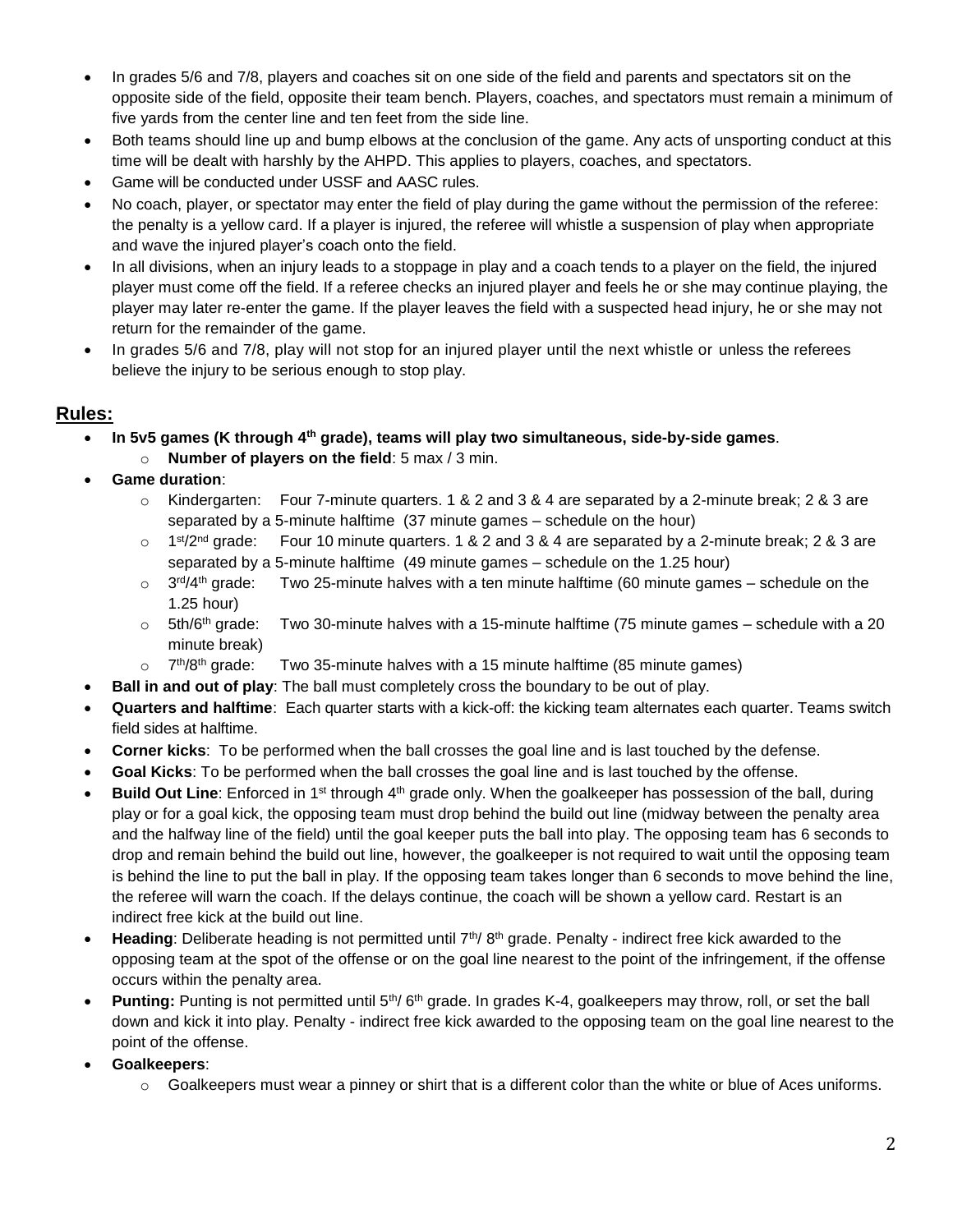- $\circ$  Goalkeepers may hold a ball up to six seconds before releasing it. If the keeper holds the ball for more than six seconds, an indirect free kick is awarded to the opposing team.
- o When the goalkeeper is in full or partial possession of the ball, opposing players must make every effort to avoid contact with the goalkeeper. **Any decisions regarding goalkeeper contact are at the sole discretion of the referee.** Coaches should instruct all players before each game to avoid deliberate contact at all times. The penalty for such contact could be immediate ejection from the game with an accompanying suspension.

### **Penalty Kicks**:

Referees will award penalty kicks, according to the Laws of the Game, in  $3^{rd}$  through  $8^{th}$  grade. If a penalty kick is awarded, the goalkeeper stands on the goal line and may only move laterally between the goal posts until the ball is kicked. All other players must stay outside of the penalty box until the ball is kicked.

- **Playing Time**:
	- o Unless a player is injured, they must play at least half a game. No player should play more than 3/4ths of a game until all players have played 3/4ths of a game.
	- $\circ$  If you have few or no subs or are short players, you may borrow players from another Aces team, including the opposing team. **Borrowed players MUST be the same grade or younger and registered for the current season of Aces soccer.**
	- o **If the team you are playing is short players, recruit players from your team to help them out. Sharing demonstrates sporting behavior and allows for more playing time for all players!**

#### **Substitutions**: The game clock doesn't stop for substitutions, and teams are allowed unlimited subs, with permission of the referee, in the following situations:

- $\circ$  Kindergarten, 1<sup>st</sup>/2<sup>nd</sup> grade: on any stoppage in play.
- o 3<sup>rd</sup> through 8<sup>th</sup> grade:
	- **Prior to a throw-in by either team. Delay of game not permitted.**
	- **Prior to a goal kick by either team.**
	- **After a goal by either team.**
	- **After an injury on either team which necessitates a game stoppage, before play resumes.**
	- At the end of each quarter or half.
	- After a player receives a yellow card (only that player may be subbed).
- **Mercy Rule** A team losing by 4 goals may add a player. For each additional 2 goals scored by the leading team, the other team may add another player. When the losing team has exhausted its roster, the leading team must remove a player each time the losing team is eligible to add player(s). The losing team must remove a player each time the above conditions are not met. Teams may also share players to keep games competitive and avoid this situation.
- **Kick-offs**: Ball may be kicked in any direction on the kick-off. The player taking the kick, and only that player, may stand in the attacking half of field at kick-off.
- **Slide Tackling**: Not permitted in K through 4<sup>th</sup> grade. Penalty is an indirect free kick. In 3<sup>rd</sup> and 4<sup>th</sup> grade, the referee may award a direct free kick for serious infractions.
- **Team check in**: Each player must wear shin guards and an AHPD house soccer uniform. Jewelry and metal accessories are prohibited (new piercings may be covered with Band-aids). "Street" glasses are permitted if secured by a strap. Properly padded casts are permitted with a doctor's written release to play soccer.

## **House League Divisions**

## **Kindergarten**

- **Ball Size:** 4
- **Field information:** pop-up goals
- **Goalkeepers**: None
- **Goal mouth**: Players may not touch the ball once it has entered the marked area in front of the net. If a player from the offense touches the ball in, the defense is awarded a goal kick. If a player on defense touches the ball,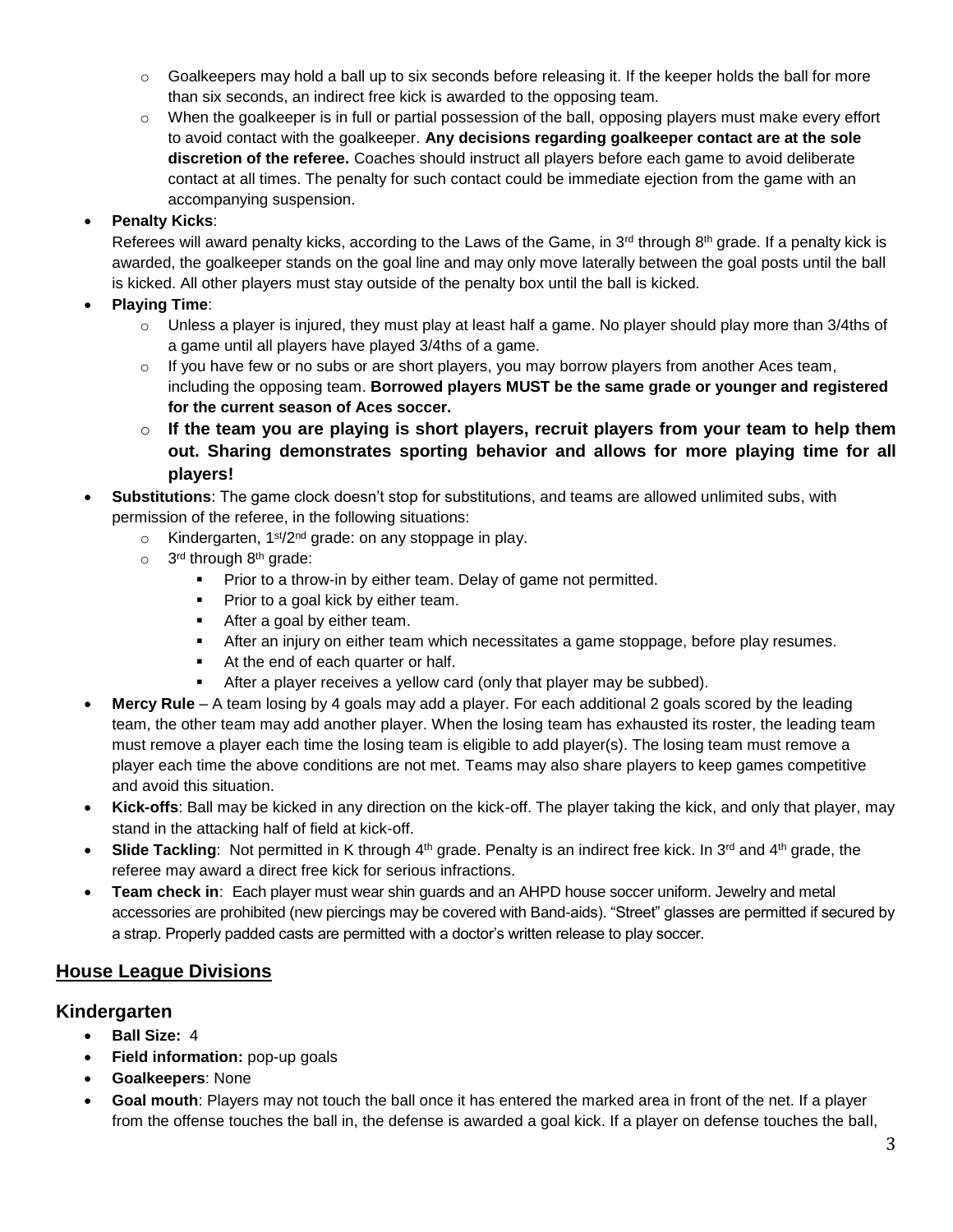the offense is awarded a goal.

- **Scoring**: A goal may only be scored from the attacking half of the field. If any player kicks the ball from the defending half and it goes into the opposite side goal untouched, no goal is awarded.
- **Offside rule**: not enforced
- **Heading**: not permitted
- **Free kicks**: All free kicks will be indirect at the point of incursion. Opponents must be 6 yards from the kicker. A free kick given within 6 yards of the goal must be moved seven yards away so the defenders may form a wall 6 yards from the ball.
- **Kick-Ins**: There are no throw-ins. Kick-ins are taken at the point where the ball left the field and are taken by the team that did not kick the ball out.
- **Goal kicks**: May be taken from anywhere on the goal line. In first grade, goal kicks may be taken half way between the goal line and the penalty area.
- **Penalty kicks**: not awarded

## **1 st / 2nd Grade**

- **Ball size**: 4
- **Field information:** 6x12 or 6x18 goals
- **Offside rule**: not enforced
- **Heading**: not permitted
- **Punting**: not permitted
- **Build Out Line**: enforced
- **Throw-ins**: players allowed two attempts
- **Free kicks**: opponent must be 7 yards from the ball
- **Penalty kicks**: not awarded

### **3 rd/ 4 th Grade**

- **Ball size**: 4
- **Field information**: 6x12 or 6x18 goals
- **Offside rule:** enforced
- **Heading**: not permitted
- **Build Out Line**: enforced
- **Punting**: not permitted
- **Throw-ins**: by the rule
- **Free Kicks:** opponent must be 10 yards from the ball
- **Penalty kicks:** awarded

## **5 th/ 6 th Grade**

- **Ball size**: 4
- **Number of players on the field**: 8 plus goalkeeper (9 players total). Minimum players 6
- **Field information**: 7x21 goals
- **Offside rule**: enforced
- **Heading**: not permitted
- **Punting:** allowed
- **Throw-ins**: by the rule
- **Free Kicks:** opponent must be 10 yards from the ball
- **Penalty kicks:** awarded
- **Slide Tackling:** legal tackles permitted

**7 th/ 8 th Grade**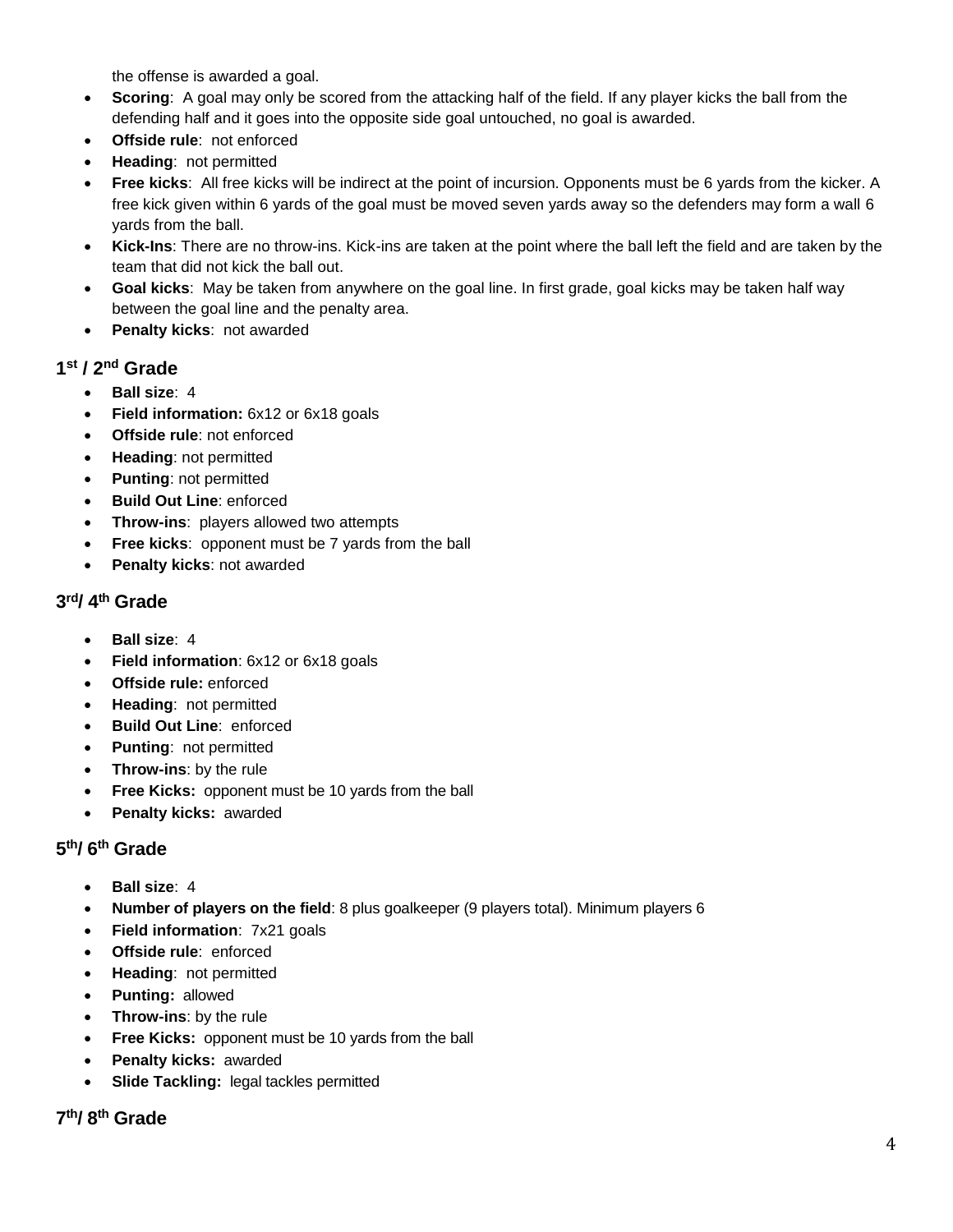- **Ball size**: 5
- **Number of players on the field**: 10 plus goalkeeper (11 players total). Minimum players 7
- **Field information**: 8x24 goals
- **Offside rule**: enforced
- **Heading**: permitted
- **Throw-ins**: by the rule
- **Free Kicks:** opponent must be 10 yards from the ball
- **Penalty kicks:** awarded
- **Slide Tackling:** legal tackles permitted

## **Inclement Weather**

- The **Soccer Inclement Weather Hotline is 847.577.3003, extension 5**. If there is bad weather on a game day, call the hotline to see if there are game cancellations. If we haven't closed your field, go to your game prepared to play. The Park District or the referee may cancel games if they judge that playing conditions are dangerous.
	- o **COACHES MAY NOT CANCEL GAMES.**
	- o **UNDER NO CONDITION SHOULD ANY GAMES BE PLAYED DURING THUNDER OR LIGHTNING.** When a referee stops a game for lightning, immediately remove all players from the field to a safe place. The referee may restart the game 20 minutes after the last thunder or lightning is detected. In the case of ongoing delays that heavily impact the remainder of the game schedule, the referee may choose to cancel the game.
- **In case of thunder or lightning during a practice, immediately stop and move all participants to a storm safe area. WAIT UNTIL 20 MINUTES AFTER THE LAST OCCURRENCE OF THUNDER OR LIGHTNING TO RESUME PRACTICE.** The safest location is a building. If one is not available, bring participants to a vehicle and wait until the storm subsides or the event is cancelled. Stay away from high structures, trees, fences, or any item that can conduct electricity. Once the storm has passed and it is safe to resume play, review the field. If conditions are safe, resume play.
- In case of a tornado, immediately seek shelter in a building or, if a building is not available, in the lowest lying area. Participants should lay flat or as low as possible to the ground.
- It is the coach's responsibility to keep participants safe. Coaches should move players to safety or hand over to their legal guardians. Under no circumstances should a player be dismissed without a parent.

## **Uniforms and Player Equipment**

Coaches pick up player's uniforms prior to the first game of the season and are responsible for distributing uniforms to their players. In all divisions, jerseys are reversible blue and white. Home teams wear white, and away teams wear blue.

- Soft-cleated soccer shoes are encouraged. Gym shoes are allowed. Metal spikes and shoes with toe cleats are prohibited.
- Shin guards are **MANDATORY** for all games and practices. Socks must cover shin guards.
- Players must wear the AHPD uniform at games. The goalkeeper must wear a shirt other than blue or white.
- Players may wear warm layers under the official uniform and soft fabric, knit hats on very cold days. Headbands are permitted as long as they conform to the USSF rules. Hoods must be tucked under the jersey.
- USSF rules do not allow players to wear watches, earrings, bracelets, necklaces, or hard barrettes. Encourage players with glasses to wear sport glasses. Glasses must be secured by a strap.

## **Violations and Penalties**

To insure fair play and sporting behavior, the following penalties have been established:

- **A coach shown a red card**: 30-day probation, which may result in expulsion from the Aces. When a coach receives a red card, he or she must immediately leave the park for the day and may not coach the following game.
- **A player shown red card**: one game suspension for the first offense and a three-game suspension for subsequent offenses during the soccer year.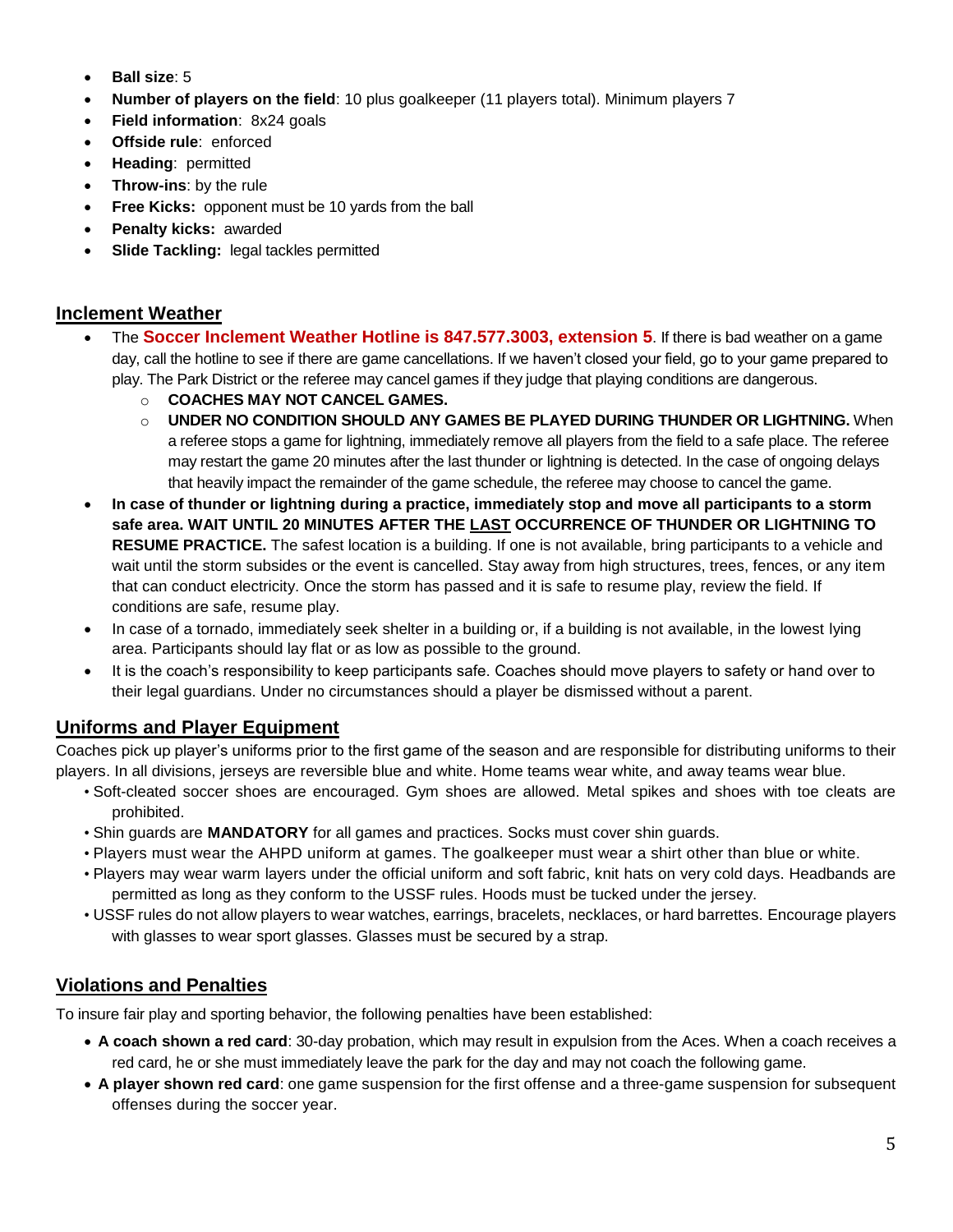**Any red card suspensions that cannot be served because the current season ends will be served at the beginning of the next season**.

## **Team Formation**

Player teams are determined by their registered practice time. Coaches are recruited for each practice time slot, and each practice time will need at least one head coach per game field. K through 4th grade teams will need at least two coaches. 5<sup>th</sup> through 8<sup>th</sup> grade teams will need at least one coach.

Players on a 5v5 team play in a pool, and all coaches work collectively with all players in a practice time slot. We do not split players registered for the same practice time into two independent teams.

## **Referee vs Coach Responsibilities**

If you have any questions regarding referees, contact Nick Wirth at [nwirth@ahpd.org.](mailto:nwirth@ahpd.org)

#### **Referees apply and enforce the Laws of the Game:**

- Arrive at least 10 minutes before the start of the game dressed in a proper referee uniform.
- Inspect the field, and check in both teams.
- Start games on time and keep them on time using a running clock.
- Keep score for application of the Mercy Rule. Scores are not otherwise needed.
- If a player does not understand a call, referees may explain the call to the player, but they do not coach. Referees do not have to explain the reason for a call or non-call to coaches and parents but may explain a Law, if they wish, after a game.
- Work with coaches to keep the game safe, fun, and fair.

#### **Coaches enforce Park District rules and ensure their players and spectators exhibit sporting behavior:**

- Communicate to teams where players and parents should sit during games, including the areas they must avoid (behind the goal line and dashed lines, etc.)
- Keep players on the bench behind the dashed line.
- Coaches are responsible for the conduct of all players, coaches, and spectators on their team.
- Work with referees to keep the game safe, fun, and fair.

## **Code of Ethics for Coaches**

- I will place the emotional and physical well-being of all my players ahead of a personal desire to win.
- I will treat each player as an individual, remembering the large range of emotional and physical development for the same age group.
- I will do my best to provide a safe playing situation for my players.
- I will promise to review and practice the basic first aid principles needed to treat injuries of my players.
- I will do my best to organize practices that are fun and challenging, providing growth opportunities in skills for all my players.
- I will lead by example in demonstrating fair play and sportsmanship to all my players.
- I will be knowledgeable in the rules of soccer, and I will teach these rules to my players.
- I will use those coaching techniques appropriate for each of the skills that I teach and the level of development of each player.
- I will remember that I am a youth sports coach and that the game is for children and not adults.
- I will provide opportunities for all players to participate in both practice and game situations, allowing the players to apply new skills and demonstrate their abilities.

## **Guidelines for Coaching**